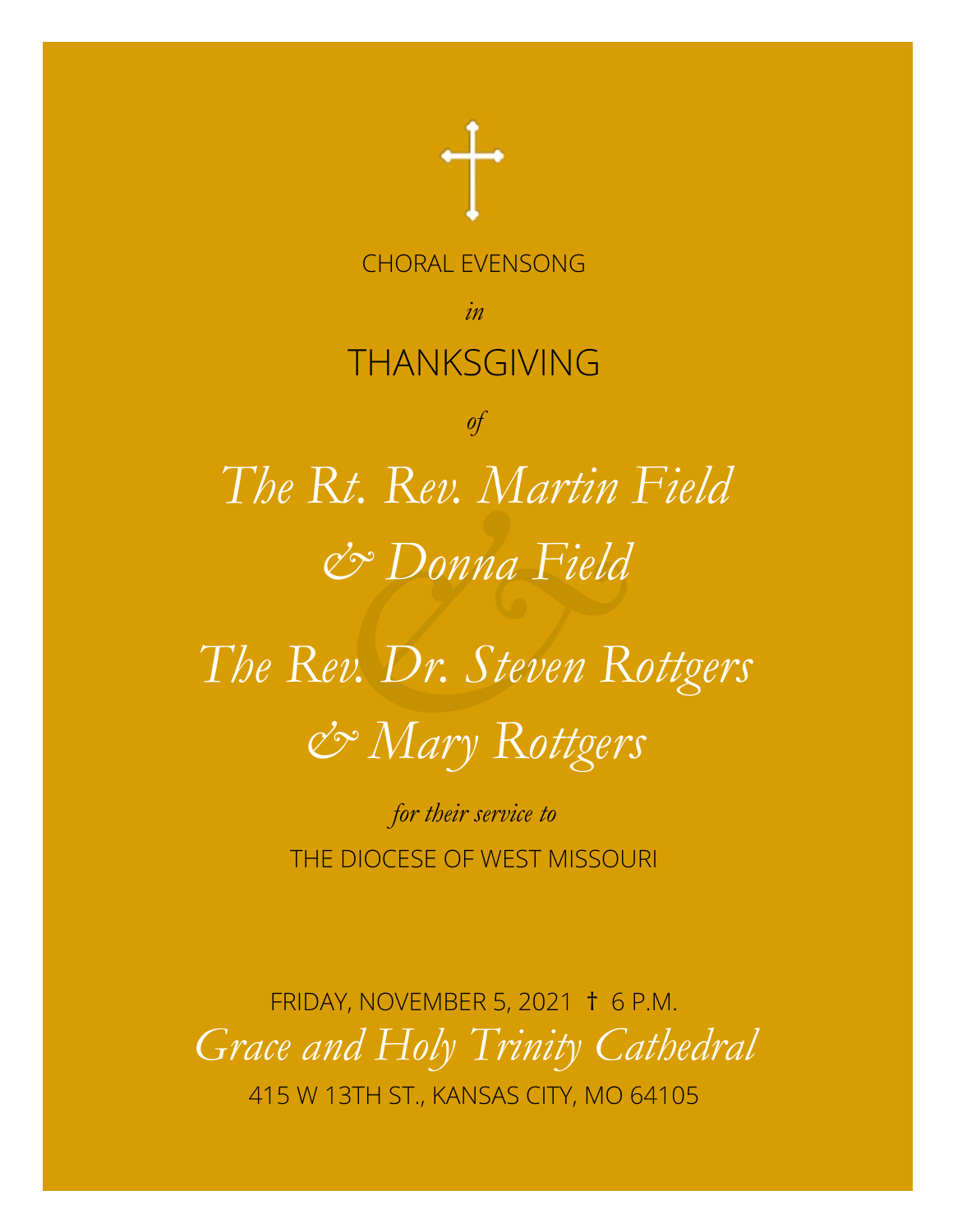# Choral Evensong

*Please rise, as able, for portions of the service marked with an asterisk (\*).*

#### **VOLUNTARY:** *Down Ampney* Herbert Sumsion

\* Preces *sung by the choir* Richard Ayleward

 O Lord, open thou our lips. And our mouth shall show forth thy praise. O God, make speed to save us. O Lord, make haste to help us. Glory be to the Father, and to the Son, and to the Holy Ghost. As it was in the beginning, is now, and ever shall be, world without end. Amen. Praise ye the Lord. The Lord's Name be praised.

\* Hymn: 516 "Come down, O Love divine"



Words: Bianco da Siena (d. 1434?); tr. Richard Frederick Littledale (1833-1890), alt. Music: Down Ampney, Ralph Vaughan Williams (1872-1958). Copyright: Music: By permission of Oxford University Press. All Rights Reserved. under OneLicense.net #A-710278.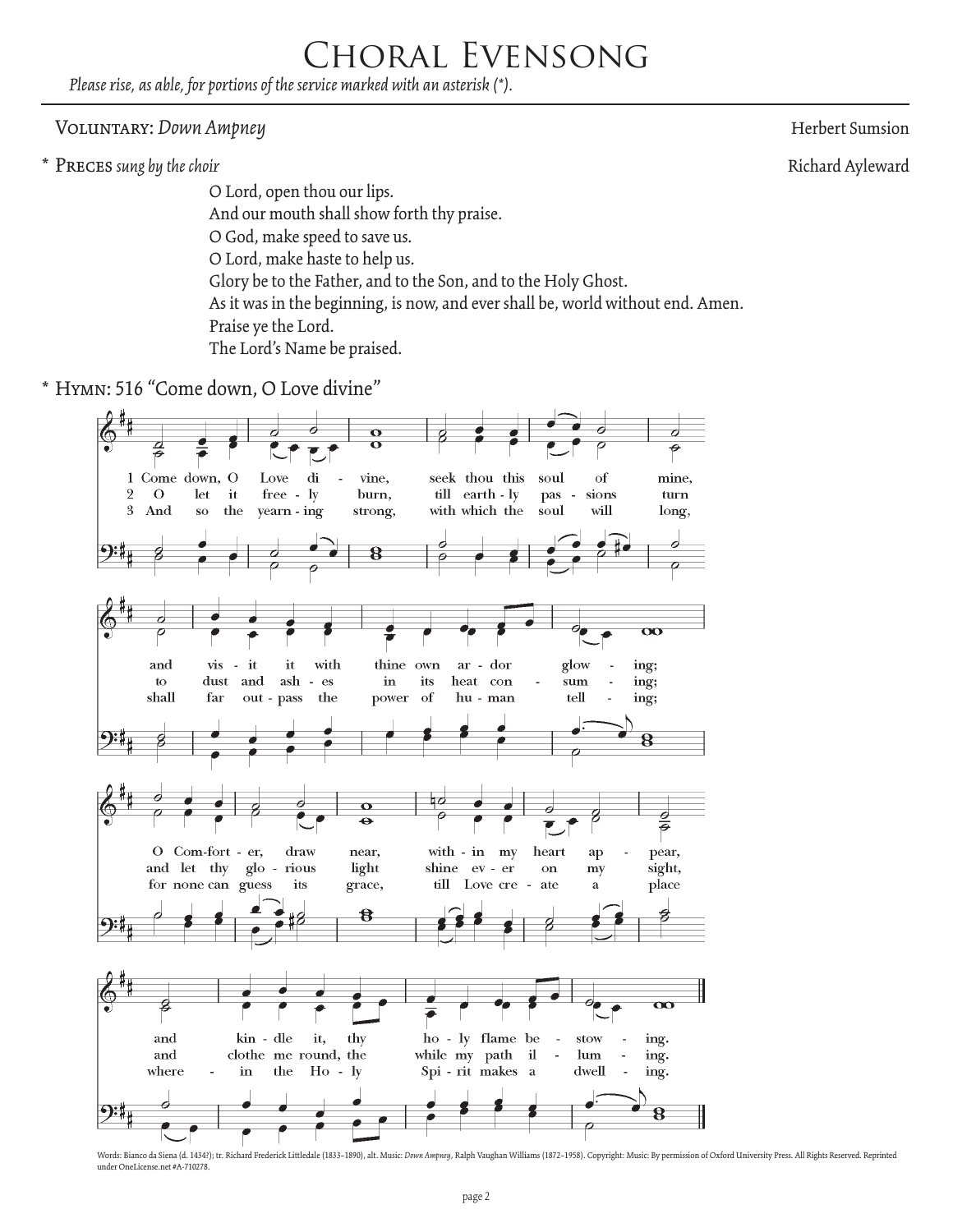#### Psalm 91:1-6, 9-12 *sung by the choir* Chant by John Goss

Who so dwelleth under the defence of the Most High, \* shall abide under the shadow of the Almighty. I will say unto the LORD, Thou art my hope, and my stronghold; \* my God, in him will I trust. For he shall deliver thee from the snare of the hunter, \* and from the noisome pestilence. He shall defend thee under his wings, and thou shalt be safe under his feathers; \* his faithfulness and truth shall be thy shield and buckler. Thou shalt not be afraid for any terror by night, \* nor for the arrow that flieth by day; For the pestilence that walketh in darkness, \* nor for the sickness that destroyeth in the noon-day. For thou, LORD, art my hope; \* thou hast set thine house of defence very high. There shall no evil happen unto thee, \* neither shall any plague come nigh thy dwelling. For he shall give his angels charge over thee, \* to keep thee in all thy ways. They shall bear thee in their hands, \* that thou hurt not thy foot against a stone.

#### The First Lesson: Deuteronomy 31:1-8

Lector A reading from the book of Deuteronomy.

 When Moses had finished speaking all these words to all Israel, he said to them: "I am now one hundred twenty years old. I am no longer able to get about, and the Lord has told me, 'You shall not cross over this Jordan.' The Lord your God himself will cross over before you. He will destroy these nations before you, and you shall dispossess them. Joshua also will cross over before you, as the Lord promised. The Lord will do to them as he did to Sihon and Og, the kings of the Amorites, and to their land, when he destroyed them. The Lord will give them over to you and you shall deal with them in full accord with the command that I have given to you. Be strong and bold; have no fear or dread of them, because it is the Lord your God who goes with you; he will not fail you or forsake you." Then Moses summoned Joshua and said to him in the sight of all Israel: "Be strong and bold, for you are the one who will go with this people into the land that the Lord has sworn to their ancestors to give them; and you will put them in possession of it. It is the Lord who goes before you. He will be with you; he will not fail you or forsake you. Do not fear or be dismayed."

LectorThe Word of the Lord.

**People Thanks be to God.**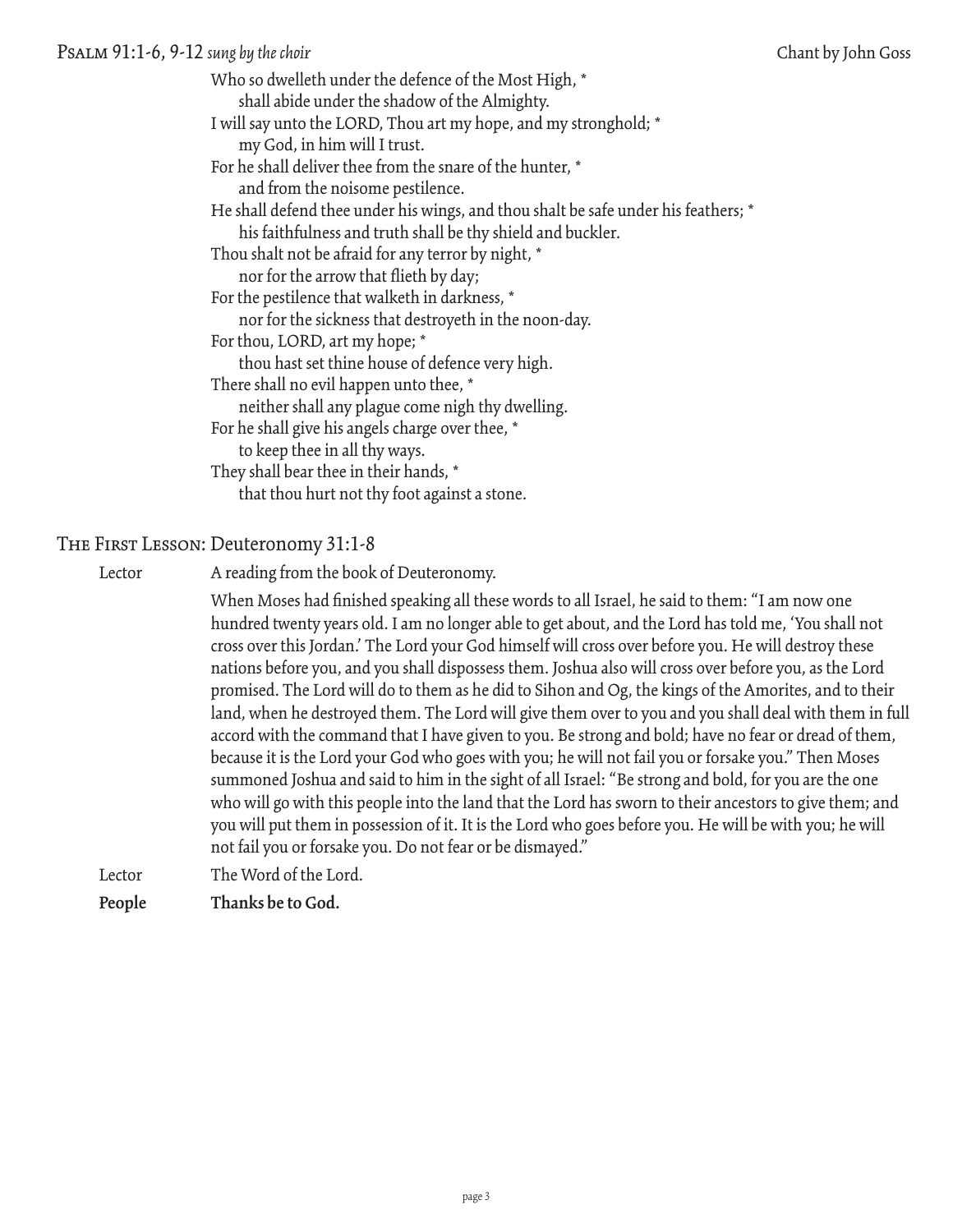| * Magnificat |
|--------------|
|              |

| * MAGNIficat |                                                                                                          | Thomas Tallis |
|--------------|----------------------------------------------------------------------------------------------------------|---------------|
|              | My soul doth magnify the Lord,<br>and my spirit hath rejoiced in God my Savior.                          |               |
|              | For he hath regarded<br>the lowliness of his handmaiden.                                                 |               |
|              | For behold from henceforth<br>all generations shall call me blessed.                                     |               |
|              | For he that is mighty hath magnified me,<br>and holy is his Name.                                        |               |
|              | And his mercy is on them that fear him<br>throughout all generations.                                    |               |
|              | He hath showed strength with his arm;<br>he hath scattered the proud in the imagination of their hearts. |               |

- He hath put down the mighty from their seat, and hath exalted the humble and meek.
- He hath filled the hungry with good things, and the rich he hath sent empty away.
- He remembering his mercy hath holpen his servant Israel, as he promised to our forefathers, Abraham and his seed for ever.
- Glory be to the Father and to the Son and to the Holy Ghost; \* as it was in the beginning, is now, and ever shall be, world without end. Amen.

#### The Second Lesson: John 15:9-17

Lector A reading from the Gospel of John.

 As the Father has loved me, so I have loved you; abide in my love. If you keep my commandments, you will abide in my love, just as I have kept my Father's commandments and abide in his love. I have said these things to you so that my joy may be in you, and that your joy may be complete. "This is my commandment, that you love one another as I have loved you. No one has greater love than this, to lay down one's life for one's friends. You are my friends if you do what I command you. I do not call you servants any longer, because the servant does not know what the master is doing; but I have called you friends, because I have made known to you everything that I have heard from my Father. You did not choose me but I chose you. And I appointed you to go and bear fruit, fruit that will last, so that the Father will give you whatever you ask him in my name. I am giving you these commands so that you may love one another.

The Word of the Lord.

**People Thanks be to God.**

#### \* THE NUNC DIMITTIS TAILLET THE NUNC DIMITTIS

| Lord, now lettest thou thy servant depart in peace,<br>according to thy word;                                                                     |  |
|---------------------------------------------------------------------------------------------------------------------------------------------------|--|
| For mine eyes have seen thy salvation,<br>which thou hast prepared before the face of all people,                                                 |  |
| To be a light to lighten the Gentiles,<br>and to be the glory of thy people Israel.                                                               |  |
| Glory be to the Father and to the Son and to the Holy Ghost; *<br>as it was in the beginning, is now, and ever shall be, world without end. Amen. |  |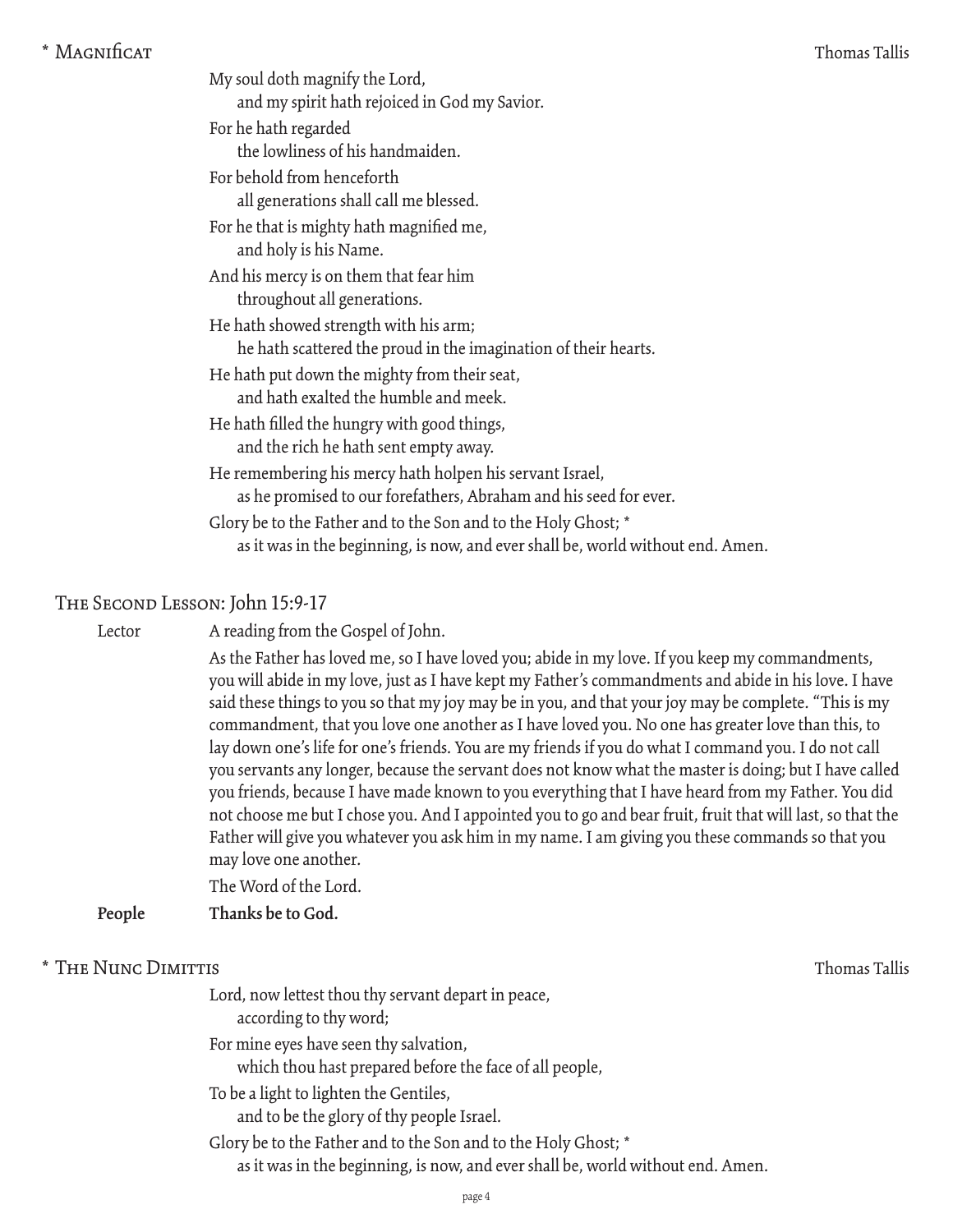\* The Apostles' Creed *chanted on a monotone*

| All           | I believe in God, the Father almighty,                     |                  |
|---------------|------------------------------------------------------------|------------------|
|               | maker of heaven and earth;                                 |                  |
|               | And in Jesus Christ his only Son our Lord;                 |                  |
|               | who was conceived by the Holy Ghost,                       |                  |
|               | born of the Virgin Mary,                                   |                  |
|               | suffered under Pontius Pilate,                             |                  |
|               | was crucified, dead, and buried.                           |                  |
|               | He descended into hell.                                    |                  |
|               | The third day he rose again from the dead.                 |                  |
|               | He ascended into heaven,                                   |                  |
|               | and sitteth on the right hand of God the Father almighty.  |                  |
|               | From thence he shall come to judge the quick and the dead. |                  |
|               | I believe in the Holy Ghost,                               |                  |
|               | the holy catholic Church,                                  |                  |
|               | the communion of saints,                                   |                  |
|               | the forgiveness of sins,                                   |                  |
|               | the resurrection of the body,                              |                  |
|               | and the life everlasting. Amen.                            |                  |
| * THE PRAYERS |                                                            | Richard Ayleward |

# Officiant The Lord be with you; *Choir And with thy spirit.* Officiant Let us pray. *Choir Lord, have mercy upon us. Christ, have mercy upon us. Lord, have mercy upon us.*

## \* The Lord's Prayer *chanted on a monotone*

| All | Our Father, which art in heaven,               |
|-----|------------------------------------------------|
|     | Hallowed be thy Name;                          |
|     | Thy kingdom come,                              |
|     | Thy will be done, in earth as it is in heaven: |
|     | Give us this day our daily bread;              |
|     | And forgive us our trespasses,                 |
|     | as we forgive them that trespass against us;   |
|     | And lead us not into temptation                |
|     | But deliver us from evil. Amen.                |
|     |                                                |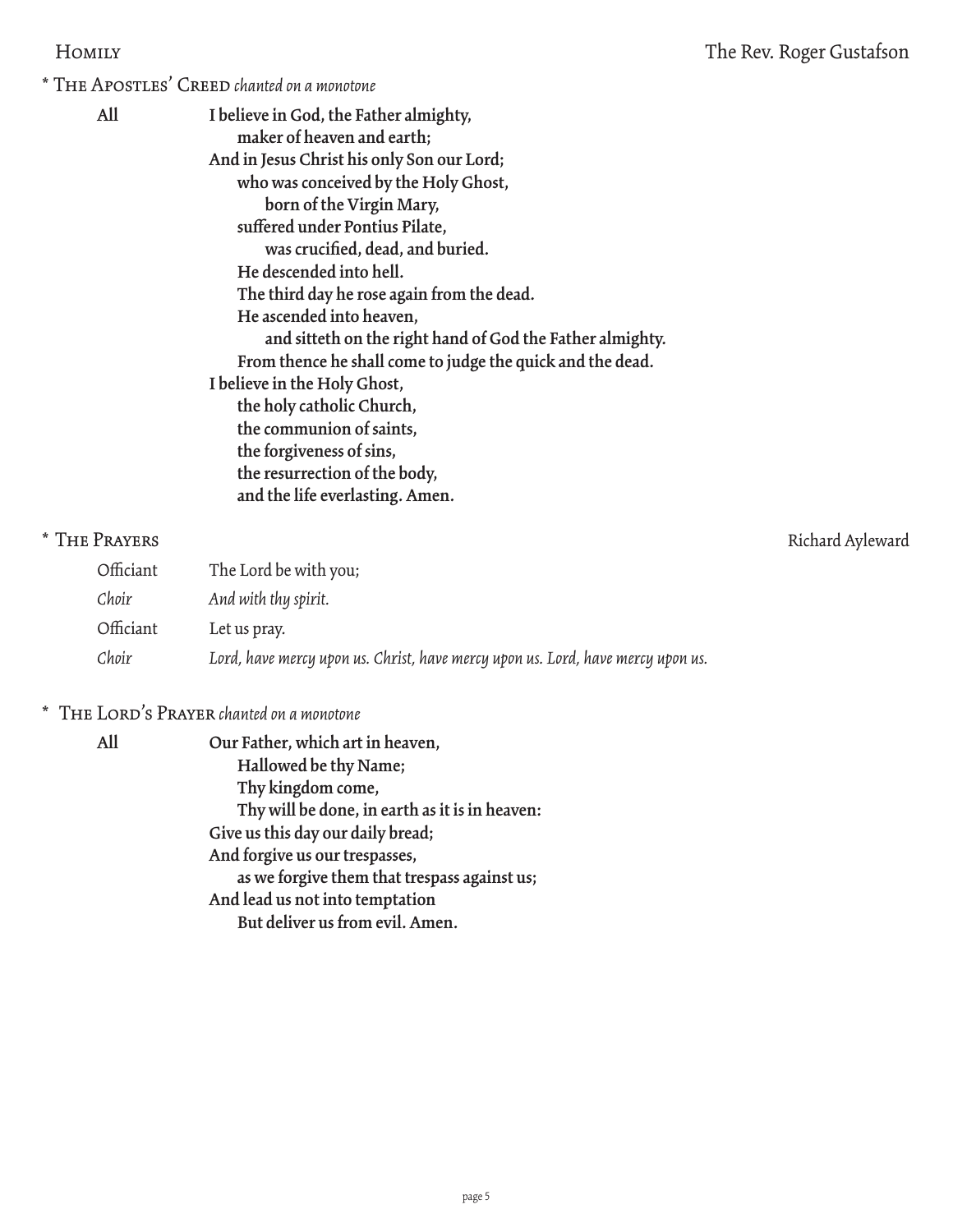#### \* THE RESPONSES Richard Ayleward

| Officiant | O Lord, show thy mercy upon us.                                         |
|-----------|-------------------------------------------------------------------------|
| Choir     | And grant us thy salvation.                                             |
| Officiant | O Lord, save the state.                                                 |
| Choir     | And mercifully hear us when we call upon thee.                          |
| Officiant | Endue thy ministers with righteousness.                                 |
| Choir     | And make thy chosen people joyful.                                      |
| Officiant | O Lord, save thy people.                                                |
| Choir     | And bless thine inheritance.                                            |
| Officiant | Give peace in our time, O Lord.                                         |
| Choir     | Because there is none other that fighteth for us, but only thou, O God. |
| Officiant | O God, make clean our hearts within us.                                 |
| Choir     | And take not thy Holy Spirit from us.                                   |

#### \* The Collect of the Day

| Officiant | Let us pray.                                                                                                                                                                                                                                                                                                                                        |
|-----------|-----------------------------------------------------------------------------------------------------------------------------------------------------------------------------------------------------------------------------------------------------------------------------------------------------------------------------------------------------|
|           | Almighty and merciful God, of whose only gift it cometh that thy faithful people do unto thee true and<br>laudable service: Grant, we beseech thee, that we may run without stumbling to obtain thy heavenly<br>promises; through Jesus Christ our Lord, who liveth and reigneth with thee and the Holy Spirit, one<br>God, now and for ever. Amen. |

#### \* The Collect for Fridays

Officiant O Lord Jesus Christ, who by thy death didst take away the sting of death: Grant unto us thy servants so to follow in faith where thou hast led the way, that we may at length fall asleep peacefully in thee, and awake up after thy likeness; for thy tender mercies' sake. **Amen.**

#### \* The Collect for Mission

Officiant O God, who dost manifest in thy servants the signs of thy presence: Send forth upon us the Spirit of love, that in companionship with one another thine abounding grace may increase among us; through Jesus Christ our Lord. **Amen.**

#### ANTHEM: "A New Commandment" Thomas Tallis

A new commandment give I unto you, saith the Lord, that ye love together, as I have loved you, that e'en so ye love one another. By this shall ev'ry man know that ye are my disciples, if ye have love one to another. — text: John 13:34-35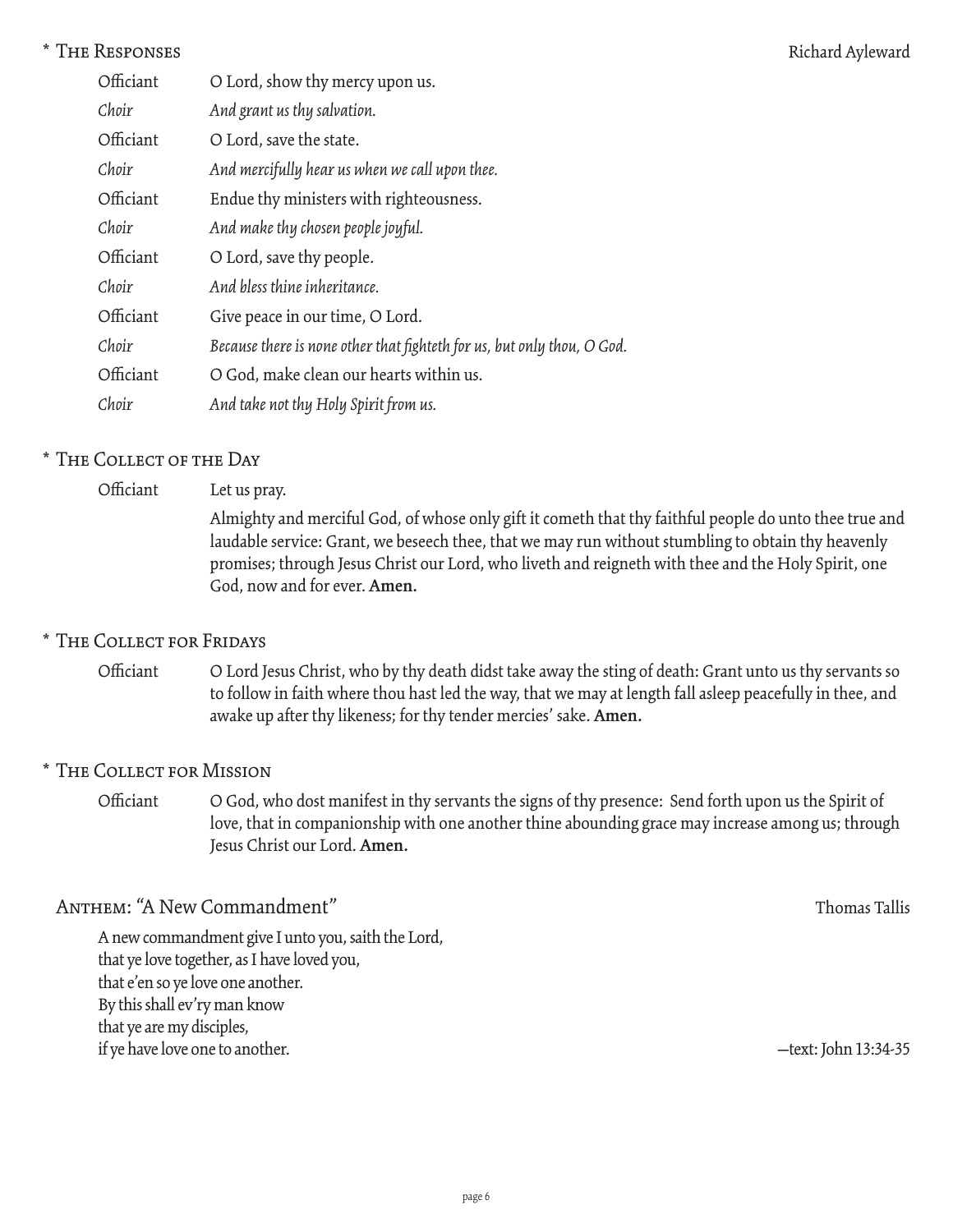#### \* Prayers of Intercession and Thanksgiving are offered

\* Hymn: 24 "The day thou gavest, Lord, is ended"



Words: John Ellerton (1826-1893). Music: *St. Clement*, Clement Cottevill Scholefield (1839-1904). All Rights Reserved. Reprinted under OneLicense.net #A-710278.